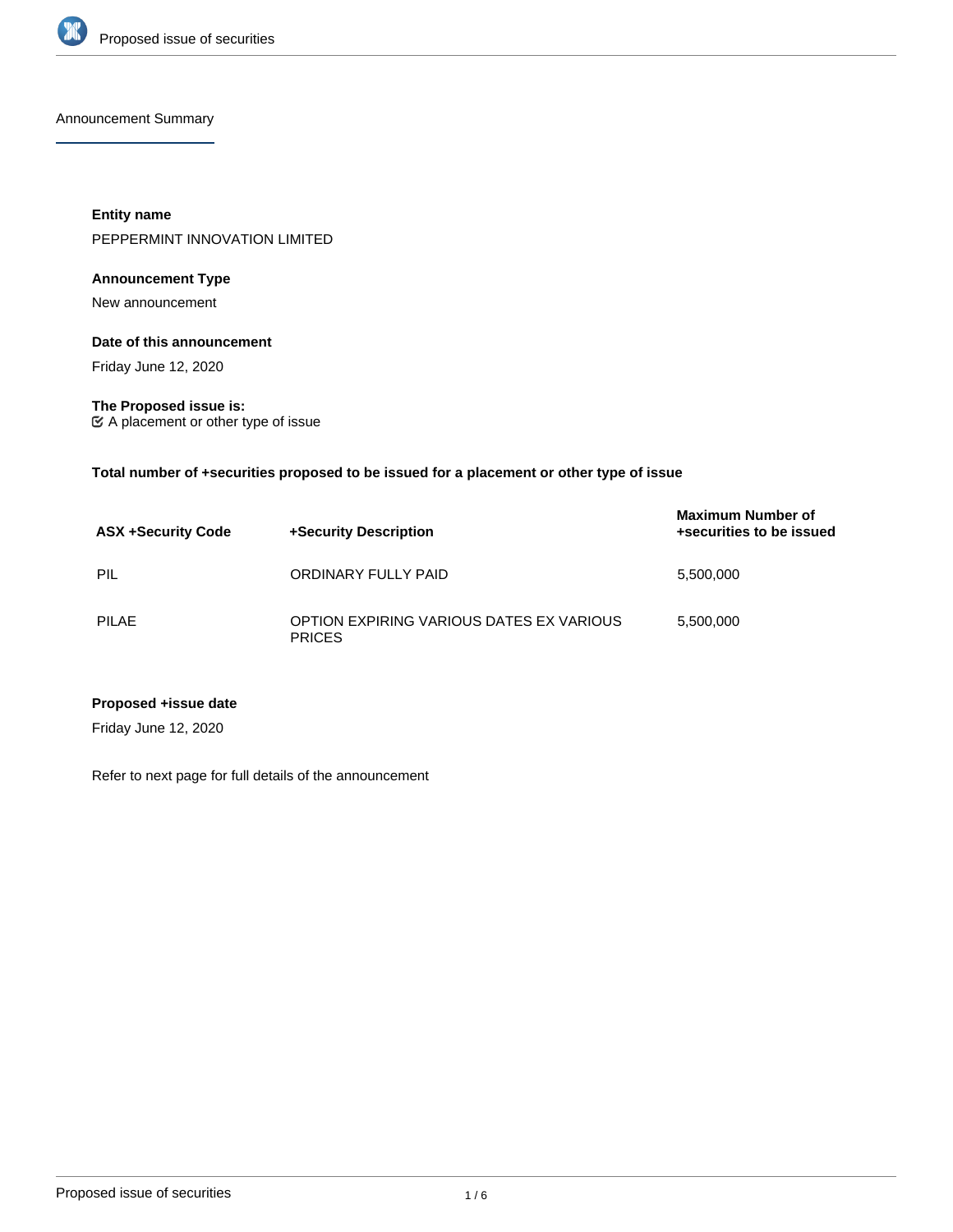

Part 1 - Entity and announcement details

# **1.1 Name of +Entity**

PEPPERMINT INNOVATION LIMITED

We (the entity named above) give ASX the following information about a proposed issue of +securities and, if ASX agrees to +quote any of the +securities (including any rights) on a +deferred settlement basis, we agree to the matters set out in Appendix 3B of the ASX Listing Rules.

**1.2 Registered Number Type**

**ACN** 

**Registration Number**

125931964

**1.3 ASX issuer code**

PIL

# **1.4 The announcement is**

New announcement

# **1.5 Date of this announcement**

Friday June 12, 2020

#### **1.6 The Proposed issue is:**

A placement or other type of issue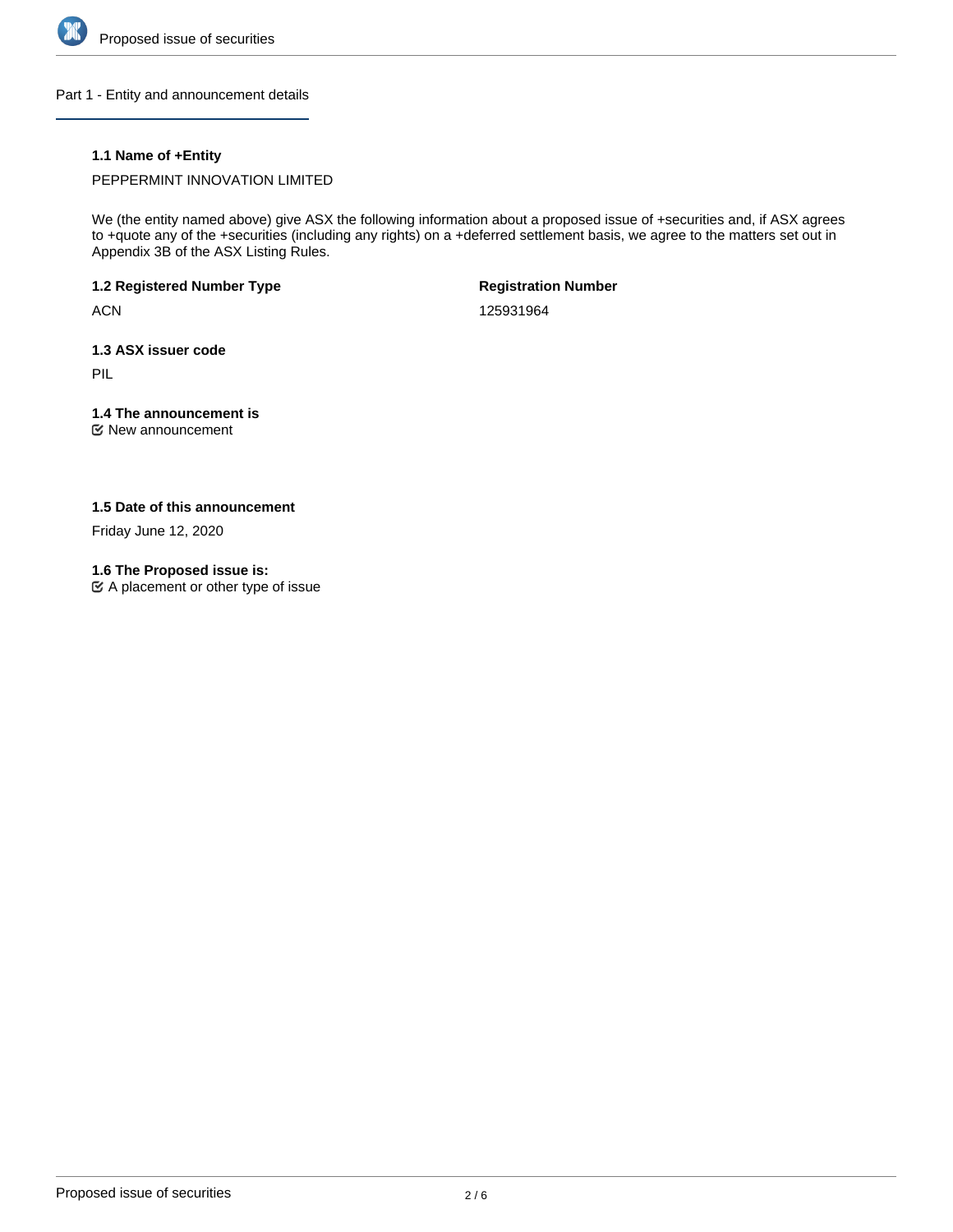

Part 7 - Details of proposed placement or other issue

Part 7A - Conditions

**7A.1 - Are any of the following approvals required for the placement or other type of issue?**

- **+Security holder approval**
- **Court approval**
- **Lodgement of court order with +ASIC**
- **ACCC approval**
- **FIRB approval**
- **Another approval/condition external to the entity**

No

Part 7B - Issue details

**Is the proposed security a 'New class' (+securities in a class that is not yet quoted or recorded by ASX) or an 'Existing class' (additional securities in a class that is already quoted or recorded by ASX)?** Existing class

**Will the proposed issue of this +security include an offer of attaching +securities?** Yes

Details of +securities proposed to be issued

**ASX +Security Code and Description**

PIL : ORDINARY FULLY PAID

**Maximum Number of +securities proposed to be issued**

5,500,000

#### **Purpose of the issue**

Working Capital

**Offer price details for retail security holders**

| In what currency is the cash | What is the issue price per |
|------------------------------|-----------------------------|
| consideration being paid?    | +security?                  |
| AUD - Australian Dollar      | AUD 0.01000                 |

**Will these +securities rank equally in all respects from their issue date with the existing issued +securities in that class?** Yes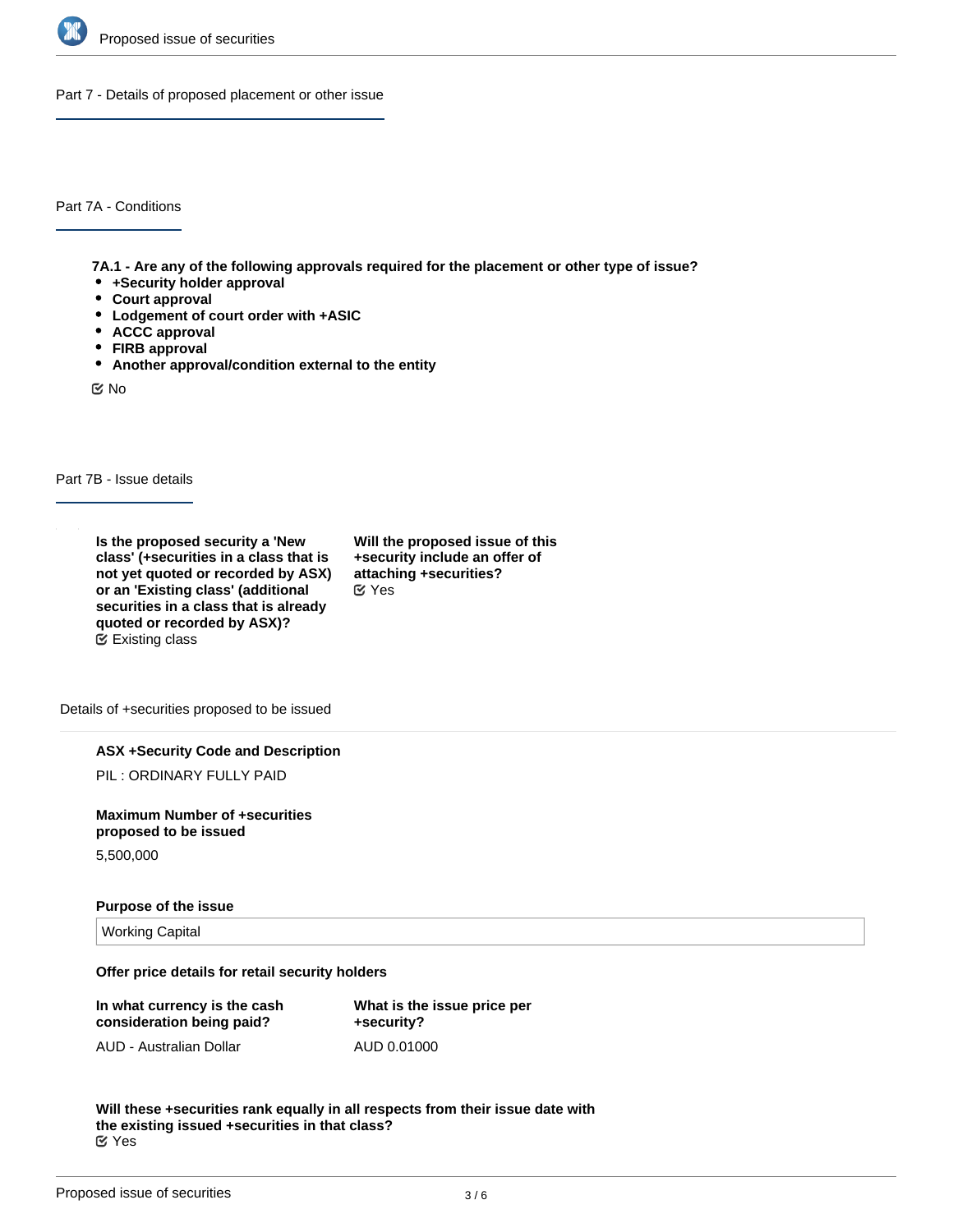

#### **Oversubscription & Scale back details**

**May a scale back be applied to this event?** No

Attaching +Security

**Is the proposed attaching security a 'New class' (+securities in a class that is not yet quoted or recorded by ASX) or an 'Existing class' (additional +securities in a class that is already quoted or recorded by ASX)?** Existing class

Attaching +Security - Existing class (additional +securities in a class that is already quoted or recorded by ASX)

# **Details of attaching +securities proposed to be issued ASX +Security Code and Description** PILAE : OPTION EXPIRING VARIOUS DATES EX VARIOUS PRICES **Maximum Number of +securities proposed to be issued** 5,500,000 **Offer price details for retail security holders In what currency is the cash consideration being paid?** AUD - Australian Dollar **What is the issue price per +security?** AUD 0.01000

**Oversubscription & Scale back details**

**May a scale back be applied to this event?** No

**Will these +securities rank equally in all respects from their issue date with the existing issued +securities in that class?**

Yes

Part 7C - Timetable

## **7C.1 Proposed +issue date**

Friday June 12, 2020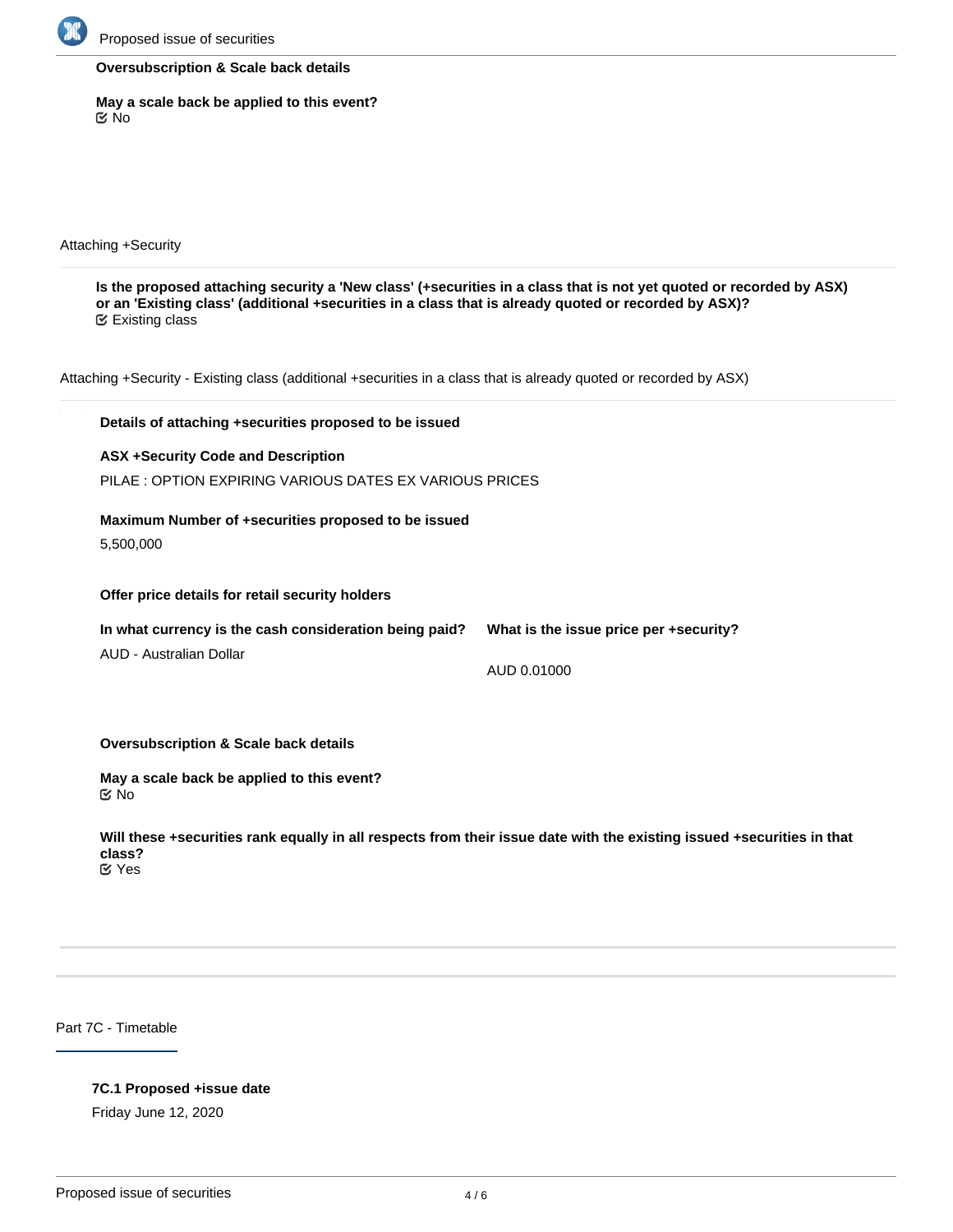

Part 7D - Listing Rule requirements

**7D.1 Has the entity obtained, or is it obtaining, +security holder approval for the issue under listing rule 7.1?** No

**7D.1b Are any of the +securities proposed to be issued without +security holder approval using the entity's 15% placement capacity under listing rule 7.1?** Yes

**7D.1b ( i ) How many +securities are proposed to be issued without security holder approval using the entity's 15% placement capacity under listing rule 7.1?**

5500000 shares and 5500000 attaching options

**7D.1c Are any of the +securities proposed to be issued without +security holder approval using the entity's additional 10% placement capacity under listing rule 7.1A (if applicable)?** No

**7D.2 Is a party referred to in listing rule 10.11.1 participating in the proposed issue?** No

**7D.3 Will any of the +securities to be issued be +restricted securities for the purposes of the listing rules?** No

**7D.4 Will any of the +securities to be issued be subject to +voluntary escrow?** No

Part 7E - Fees and expenses

**7E.1 Will there be a lead manager or broker to the proposed issue?** No

**7E.2 Is the proposed issue to be underwritten?** No

**7E.4 Details of any other material fees or costs to be incurred by the entity in connection with the proposed issue**

Part 7F - Further Information

**7F.1 Will the entity be changing its dividend/distribution policy if the proposed issue proceeds?** No